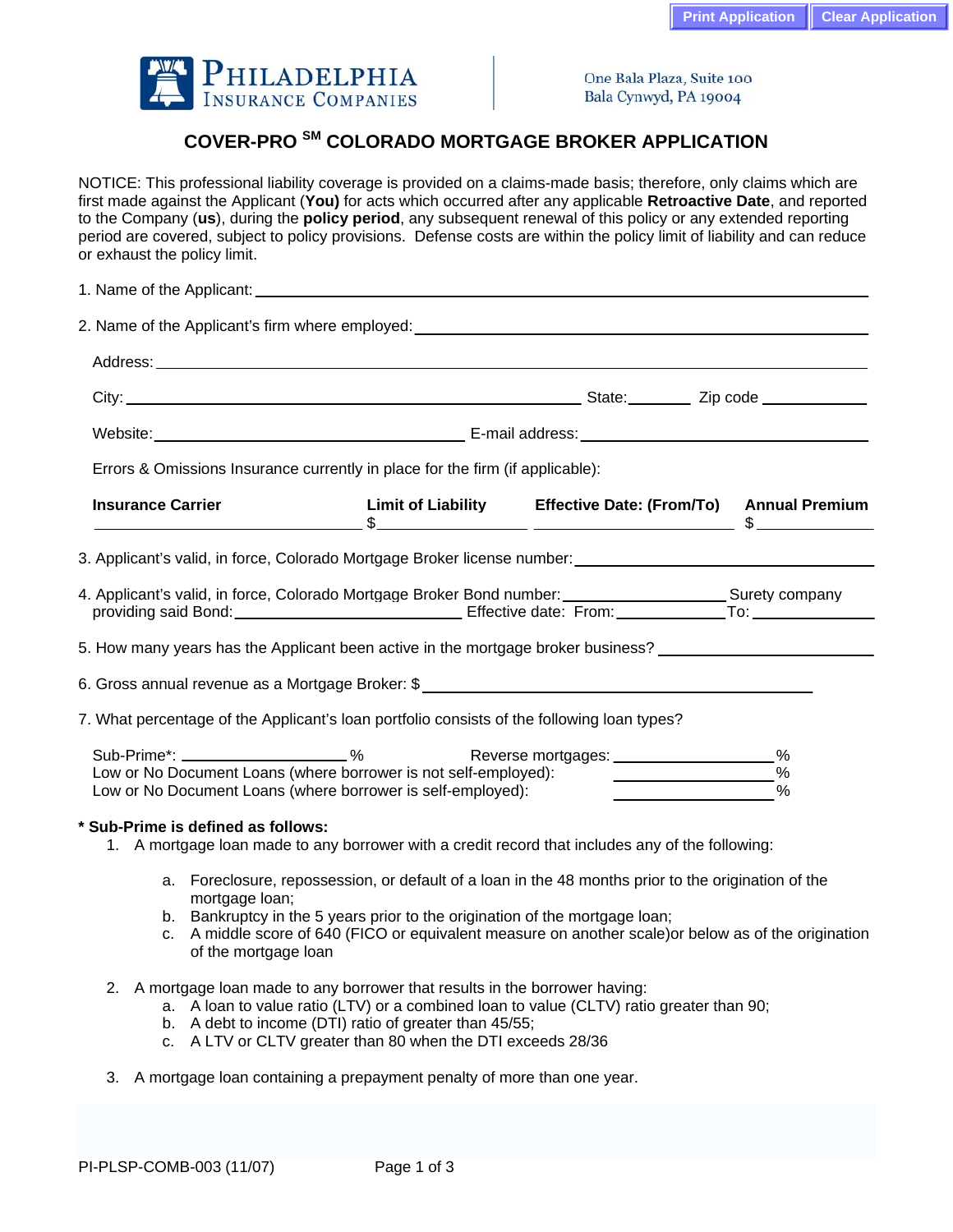8. ORIGINATION - Please check if no origination services are provided. Skip to question 9.

a. First mortgage loans originated during the last twelve (12) months:

| <b>Loan Portfolio</b>        | <b>Dollar Value</b> | <b>Number</b> |
|------------------------------|---------------------|---------------|
| 1-4 Family:<br>Multi-family: |                     |               |
| Commercial:                  |                     |               |
| Other:                       |                     |               |
| <b>TOTAL:</b>                |                     |               |

9. During the past twelve (12) months, have any allegations been made against the Applicant for violations of the Truth-In-Lending Act, the Equal Credit Opportunity Act or the Real Estate Settlement Procedures Act? **No If yes, provide details.** 

10. Have any claims, suits, or demands for arbitration been made against the Applicant within the past five (5) years? **T**Yes No If yes, complete a Claim Supplement form for each incident.

11. Are you aware of any act, error, omission or any other circumstance that is or could be a basis for a claim under the proposed insurance?

Yes No **If yes, complete a Claim Supplement form for each incident.** 

**With regard to questions 9., 10., and 11., it is understood and agreed that if any such claim, act, error, omission, dispute or circumstance exists, then such claim and/or claims arising from such act, error, omission, dispute or circumstance is excluded from coverage that may be provided under this proposed insurance and, further, failure to disclose such claim, act, error, omission, dispute or circumstance may result in the proposed insurance being void, and/or subject to rescission.** 

**NOTICE TO APPLICANTS:** ANY PERSON WHO KNOWINGLY AND WITH INTENT TO DEFRAUD ANY INSURANCE COMPANY OR OTHER PERSON FILES AN APPLICATION FOR INSURANCE OR STATEMENT OF CLAIM CONTAINING ANY MATERIALLY FALSE INFORMATION, OR CONCEALS FOR THE PURPOSE OF MISLEADING, INFORMATION CONCERNING ANY FACT MATERIAL THERETO, COMMITS A FRAUDULENT INSURANCE ACT WHICH IS A CRIME AND MAY SUBJECT SUCH PERSON TO CRIMINAL AND CIVIL PENALTIES.

**REPRESENTATIONS:** I/We affirm that the information contained here and in any addendum is true to the best of my/our knowledge and that it shall be the basis of the policy of insurance and deemed incorporated therein, should the Company evidence its acceptance of this application by issuance of a policy. I/We hereby authorize the release of claim information from any prior insurer to the Company or its representatives.

Name (Please Print) and Date Signature Controller School and Date Date Date Date Date

 $\overline{a}$